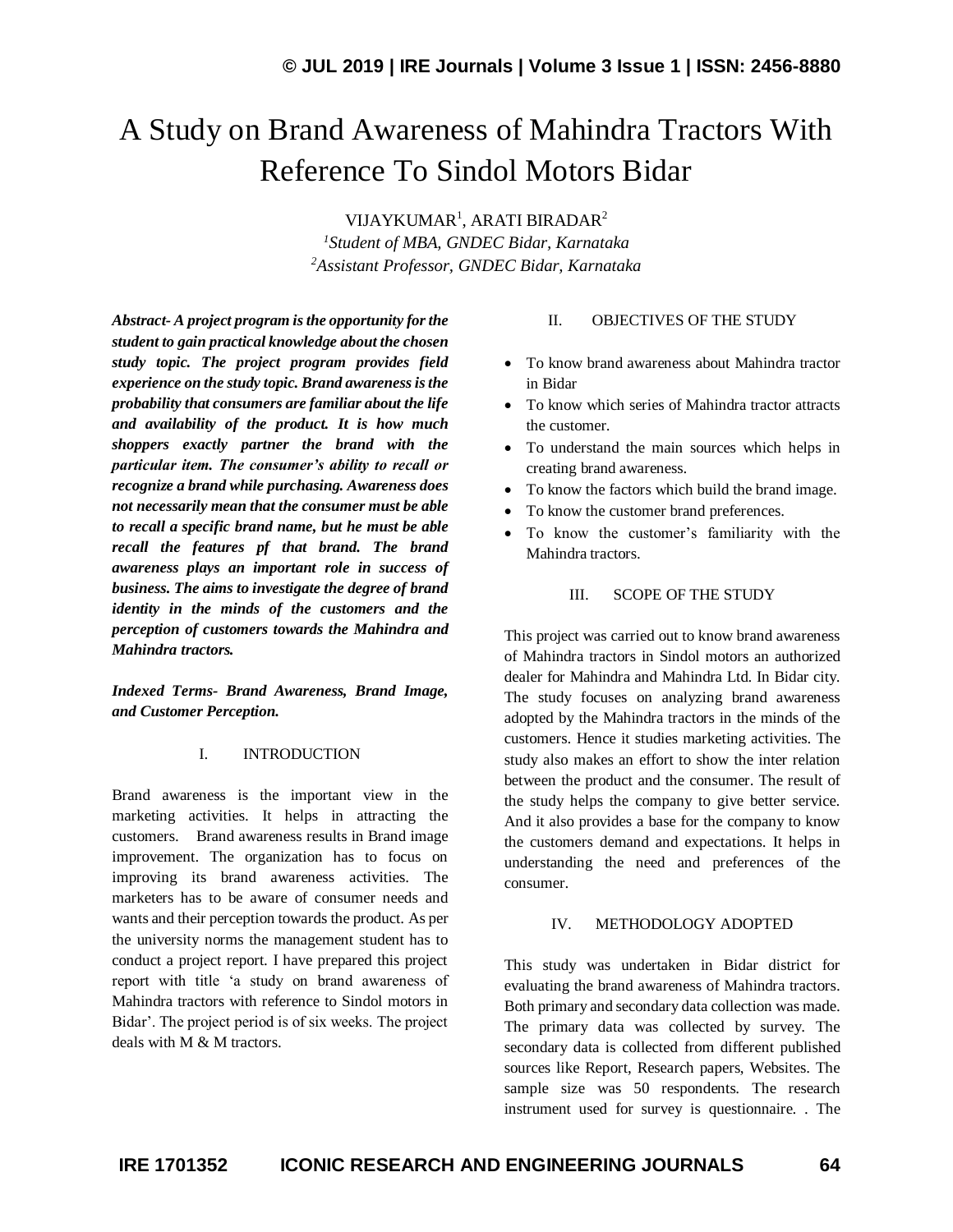respondents are selected randomly. Respondents were consulted in Bidar city. This study made use of relevant statistical tools like graphs, and tables.

# V. LITERATURE REVIEW

Research Name: Prof. Zarlish shahid

Published on: 2017

Key words: Brand awareness, Brand equity, Brand loyalty.

Abstract: it explains about brand equity and brand awareness.

Research Name: Mohammad Hamid Published on: 2012 Key words: Brand recognized, Brand perception,

Product quality, & Product innovation.

Abstract: This research is to identify why Pakistani brand are not recognized internationally.

Researcher: Keller

Year: 1993

Abstract: The study is focused on brand learning. Key points: Brand awareness, Brand recall and brand recognition.

Researcher: Sharp

Year: 1995

Abstract: All the firms' intangible assets which are distinct from internal & intangible assets.

Key Points: brand awareness brand recall brand image customer relationship.

Researcher: Berry

Year: 2000

Key points: brand awareness Brand Meaning

Abstract: brand value is the differential impact of brand mindfulness.

# VI. ANALYSIS AND INTERPRITATION

Table 1. Showing brands of tractors which customer want to buy the tractors.

| Factor     | Respondents | Percentage |
|------------|-------------|------------|
| Mahindra   | 38          | 76%        |
| tractors   |             |            |
| John Deere | 08          | 16%        |

| Swaraj tractors | 01 | 2%   |
|-----------------|----|------|
| Sonalika        | 02 | 4%   |
| Others          | 01 | 2%   |
| Total           | 50 | 100% |



# 1. ANALYSIS AND INTERPRETATION:

From the above table is found that 76 percentage of the customers recall Mahindra tractor's when they want to buy tractor, 16 percentage to john deer, 4 percentage to sonalika, 2 percentage to Swaraj and 2 percentage to other tractor. From the above graph it shows that whenever they want to buy tractor always Mahindra tractors comes to their mind.

Table 2. Showing that how the respondents came to know about the Mahindra tractors.

| Factor                 | Respondents | Percentage |
|------------------------|-------------|------------|
| Advertisement          | 26          | 52%        |
| Sales person           | 05          | 10%        |
| Friends / Relatives 16 |             | 32%        |
| Others                 | 03          | 06%        |
| Total                  | 50          | 100%       |

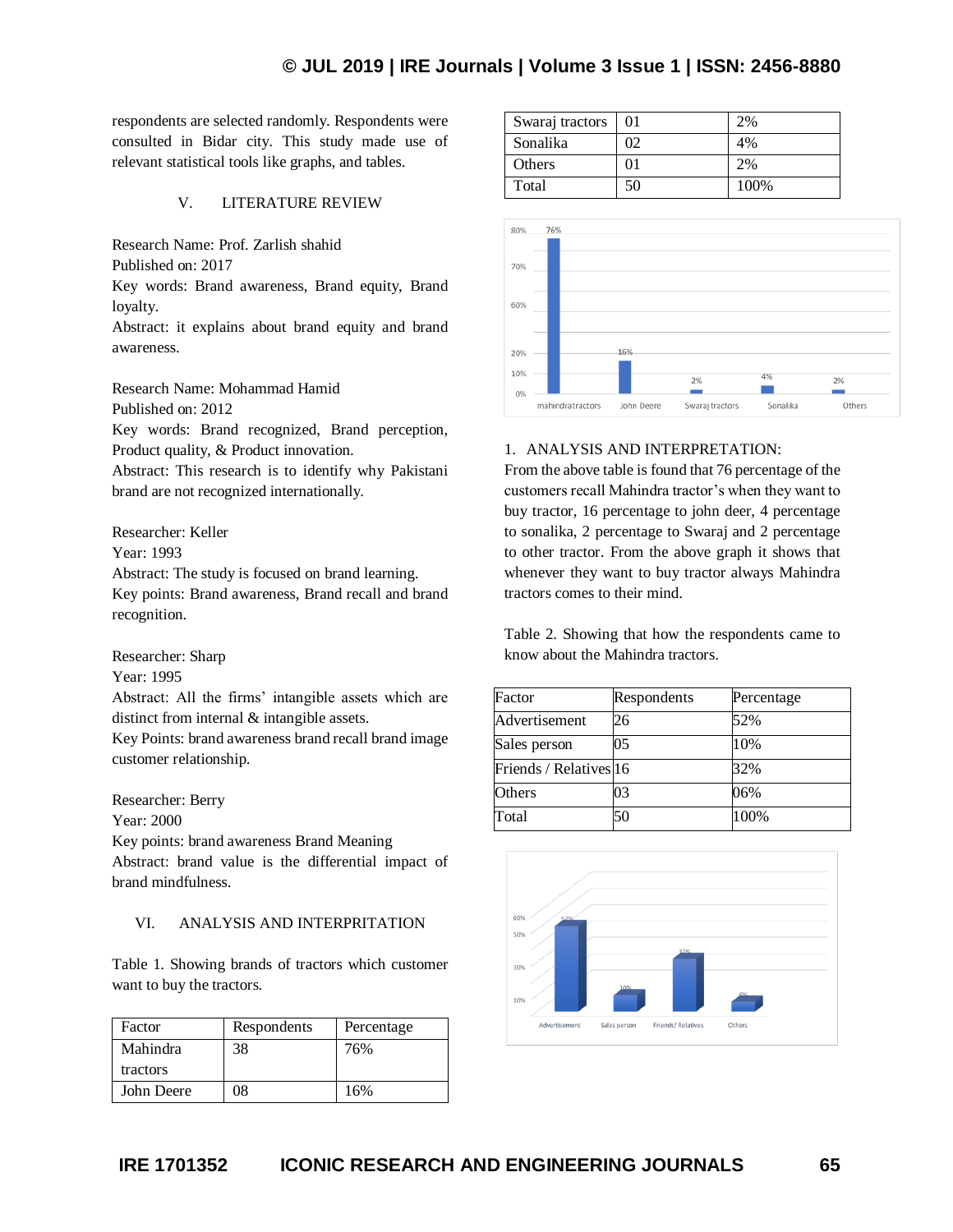# **2.** ANALYSIS AND INTERPRETATION:

From the above graph is shows that 52 percent of the respondents are come to know about the Mahindra tractor through advertisement and 32 percent of respondents heard by the friends / relatives and 10 percent respondents by sales person and 06 percent respondents by other source. The above graph shows that most of the respondents come to know by the advertisement about Mahindra brand.

Table 3. Showing the factors which build good brand image.

| Factor                       | Respondents | Percentage |
|------------------------------|-------------|------------|
| Mileage                      | 33          | 66%        |
| <b>Services</b>              | 12          | 24%        |
| Comfort                      | 02          | 4%         |
| After<br>sales03<br>services |             | 6%         |
| Total                        | 50          | 100%       |



### 3. ANALYSIS AND INTERPRETATION:

From the above graph 66 percentage of respondents believe that mileage helps to build good brand image, 24 percent of respondents believe in service, 06 percent of respondents believe in after sales service and 04 percent of respondents believe that comfort helps to build good brand image. The above graph shows that according to respondents mileage help to build good brand image.

Table 4. Showing the respondent's interest of using Mahindra tractors.

| Factor | Responses | Percent |
|--------|-----------|---------|
| Yes    | 40        | 80%     |
| No     | 10        | 20%     |
| Total  | 50        | 100%    |



### 4. ANALYSIS AND INTERPRETATION:

From the above graph 80% of the respondents are interested in using the Mahindra tractors in future. 20% of the respondents don't want to use the Mahindra tractor, above graph shows that most of the respondents want to use the Mahindra tractors and experience its benefits.

Table 5. Showing ranks of different tractors based on the performance and services

| Factor     | Respondents | Percentage |
|------------|-------------|------------|
| Mahindra   | 38          | 76%        |
| John Deere | 09          | 18%        |
| Swaraj     | 03          | 6%         |
| Sonalika   | 00          | 0%         |
| Total      | 50          | 100%       |



### 5. ANALYSIS AND INTERPRETATION:

From the above graph it shows that 76 percentage of respondents give first preference to Mahindra tractor, 18 percentage of respondents give first preference to John deer and 6 percentage to Swaraj tractors. It shows most of the people give more preference to Mahindra and Mahindra tractors